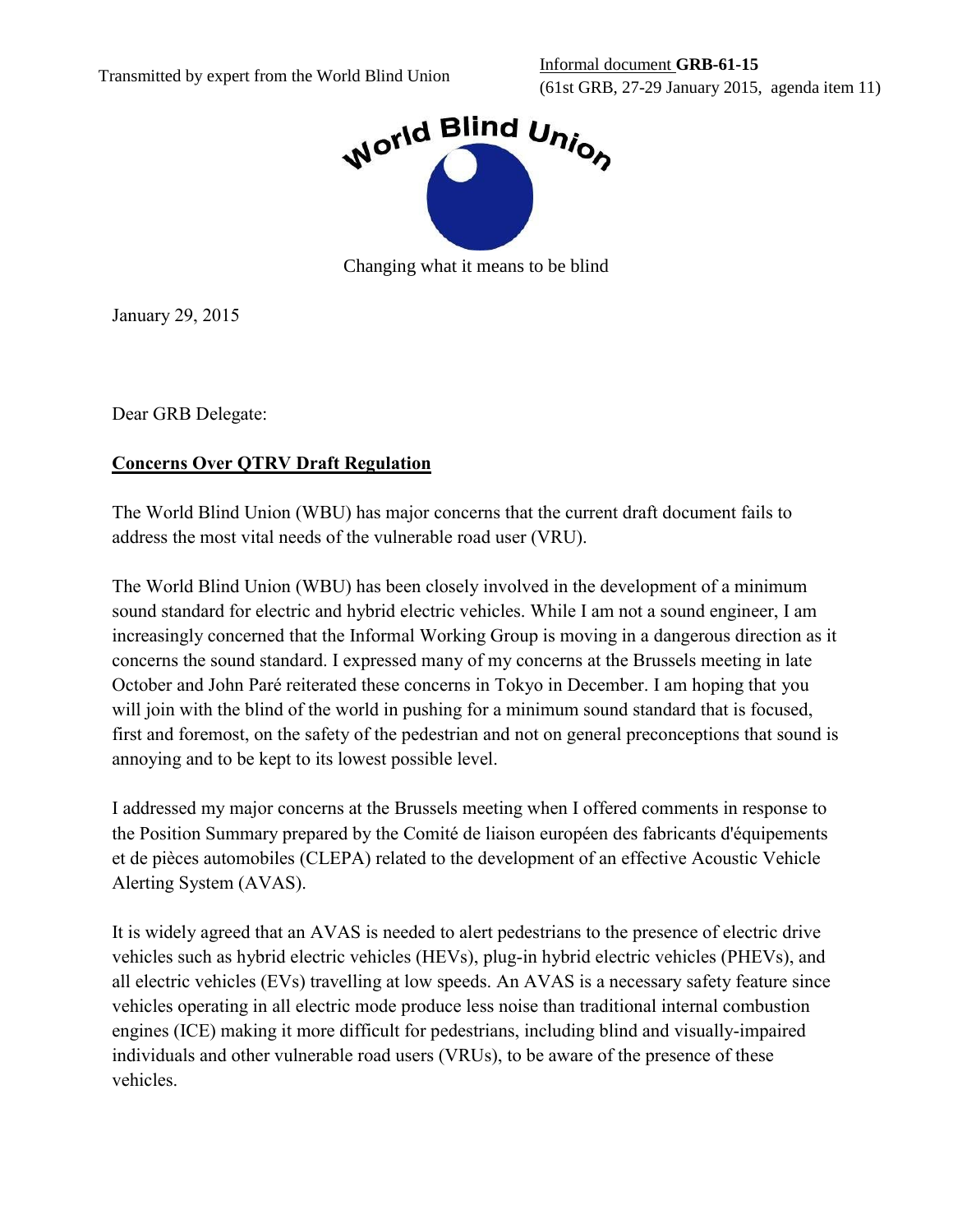

Changing what it means to be blind

As you know, the charge given to the Informal Working Group (IWG) was to develop a Global Technical Regulation (GTR) that defines the purpose and function of an AVAS. Specifically, the Terms of Reference, Section B, establishes four criteria for an AVAS:

"…. to aid visually-impaired and other vulnerable pedestrians in detecting the presence, direction, location, and operation of those vehicles."

Our primary concern is that these four criteria, presence, direction, location and operation of a hybrid electric or electric vehicle, must be taken together, that is, they must be viewed as a whole; and an AVAS must satisfy all four criteria.

We believe:

o The AVAS sound must be detectable and locatable;

o The AVAS must be on while the vehicle is stationary;

o The GTR must require a sufficient number of one-third octaves to maximize the detection, location, and direction of the vehicle;

o The sound level for the AVAS should be the same as the sound level proposed in the National Highway Traffic Safety Administration (NHTSA) Notice of Proposed Rulemaking (NPRM); and

o The GTR must prohibit a driver controlled on/off or pause switch.

1. DETECTABILITY VS. LOCATABILITY

The Japanese guidelines detail two high risk scenarios:

- o "Exiting an alley;" and
- o "Road where both pedestrians and vehicles are present."

These high risk scenarios identify the danger posed by what we call "right on red," right-hand turns for countries that drive on the right and left-hand turns for countries that drive on the left side of the road; and the potential danger to pedestrians crossing a road posed by a vehicle approaching from either the left or the right.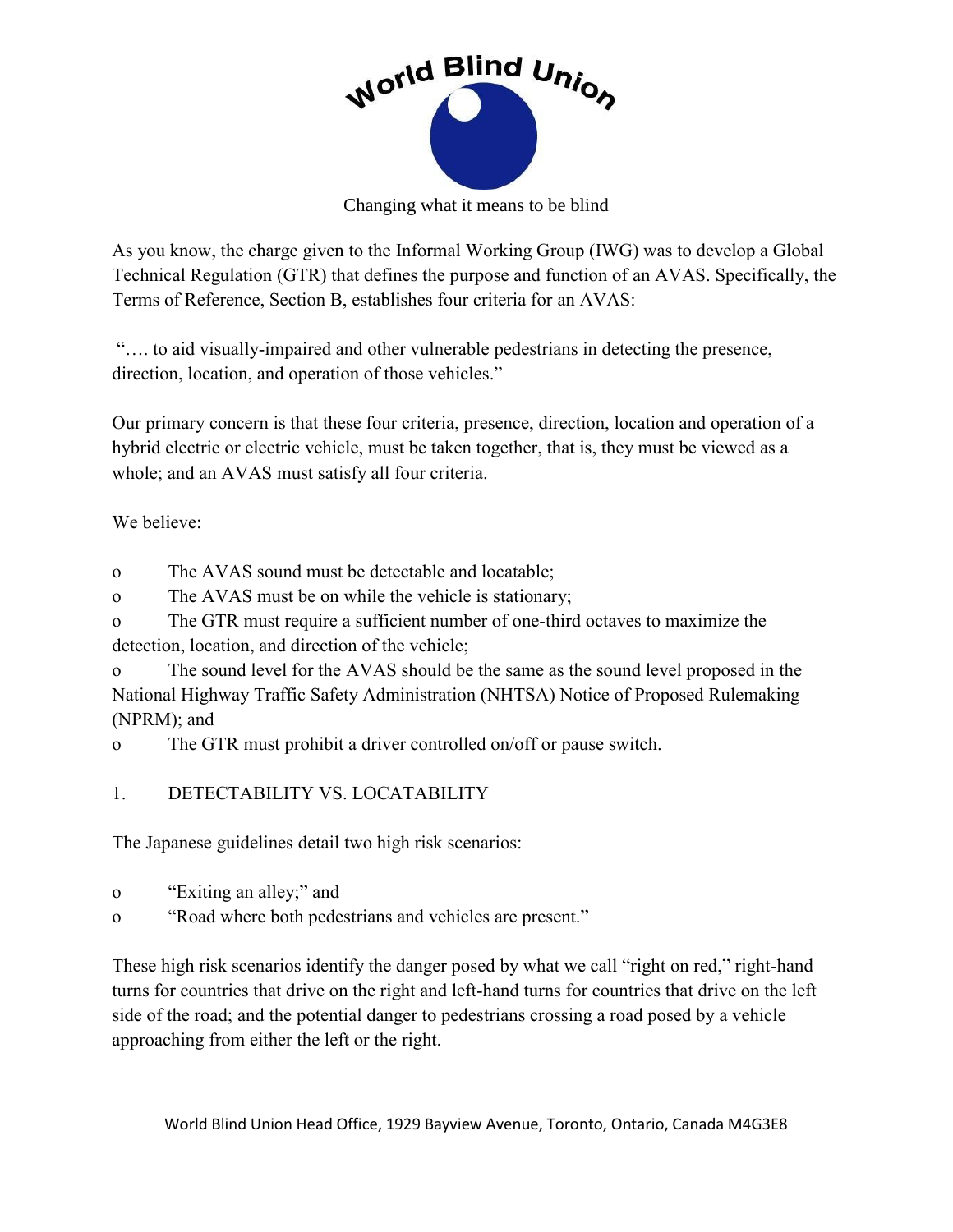

Changing what it means to be blind

While we agree that these are high risk scenarios, they are by no means the only high risk conditions VRUs encounter. In fact the two scenarios detailed in the Japanese Guidelines are less high risk than scenarios in which the potential danger to the pedestrian is far less predictable. Passing an alley and crossing a road are situations known to be potentially dangerous. Pedestrians know that cars move on streets and alleys and exercise caution (consciously or subconsciously) when crossing them.

In our view, a greater risk exists in situations in which vehicle behavior is less predictable, such as walking through a parking lot or passing behind a vehicle that is backing out of a parking space. While the pedestrian knows that cars are present, the pedestrian does not know whether the vehicle is active or inactive without an alert sound (internal combustion engine (ICE) or AVAS). In addition, a pedestrian walking through a parking lot may encounter a vehicle moving in front or behind the pedestrian or on either side. When crossing a road or alley, the potential of encountering a moving vehicle is limited to a vehicle passing on a defined road surface in one direction or the other.

For this reason we believe that the Japanese Automobile Manufacturers Association and Organisation Internationale des Constructeurs d'Automobiles (OICA) Guidelines incorrectly presume that the danger to VRUs posed by quiet vehicles is limited to situations in which vehicles are moving on defined road surfaces and in predictable ways. Consequently, the Japanese/OICA Guidelines erroneously conclude that the AVAS needs only to be detectable and does not need to provide information about the location and direction of a vehicle's movement.

This view has led to the conclusion that a distinction must be made between sound that is desirable from sound that is necessary. Throughout the discussions, some have argued that the GTR must be limited to sound that is required for safety and must not include sound that may simply provide some navigational benefit to blind and visually-impaired pedestrians. We have heard repeatedly that "no stationary car has ever harmed anyone." The implication is that awareness of the presence of a quiet vehicle and its potential for immediate movement is unrelated to safety. The WBU rejects this position and believes that the NHTSA data make clear that VRUs are at risk from quiet vehicles that are turned on and may begin moving at any time.

To date the only data presented that link quiet vehicles to an increased risk to pedestrians are contained in a report from NHTSA that was published in September 2009, Incidence of Pedestrian and Bicyclist Crashes by Hybrid Electric Passenger Vehicles. NHTSA reviewed data

World Blind Union Head Office, 1929 Bayview Avenue, Toronto, Ontario, Canada M4G3E8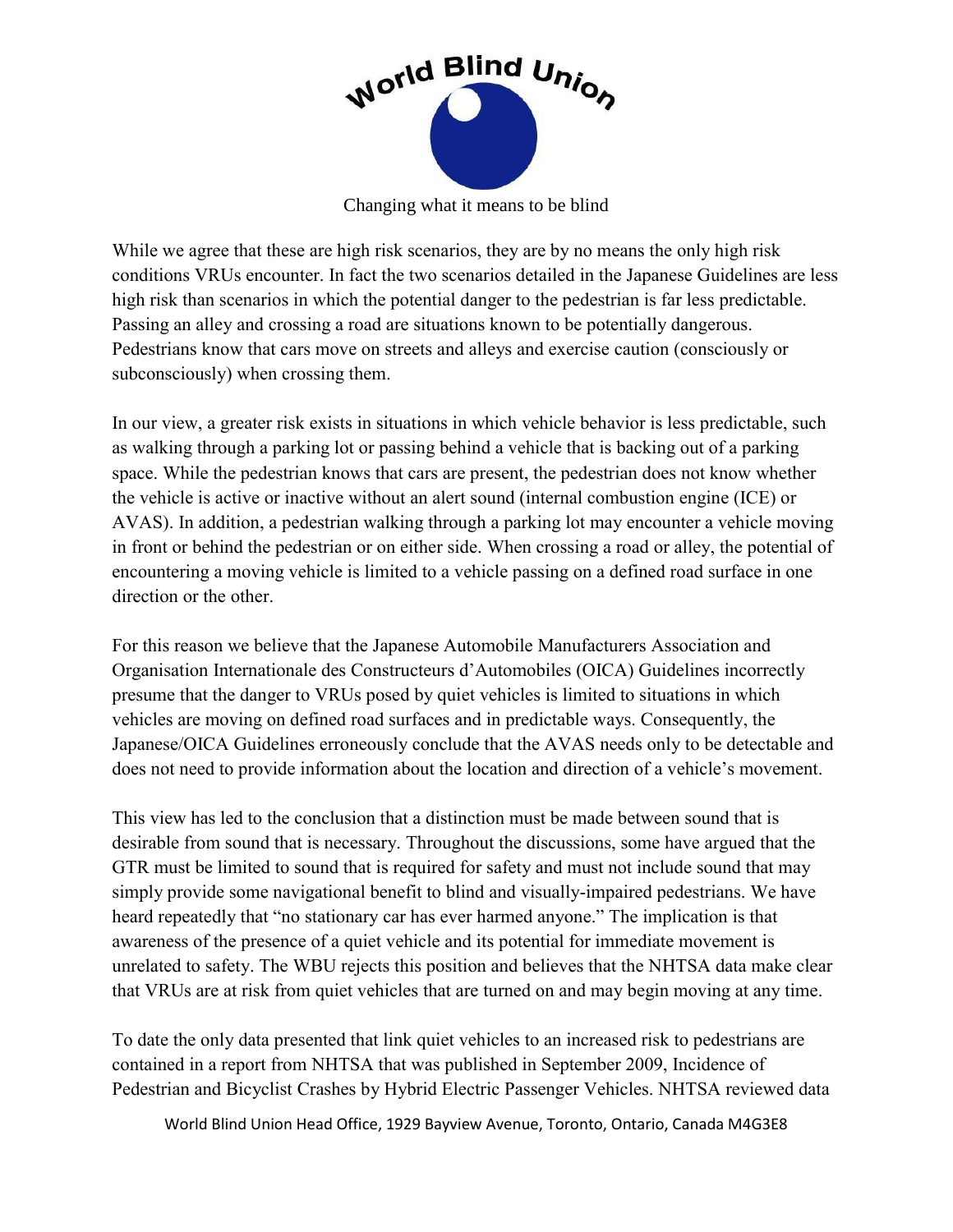

Changing what it means to be blind

from the nine U.S. states that record details of all accidents by type, location and vehicle identification number. To quote NHTSA: "The results of the crash data analysis show that hybrid vehicles (HVs) are two times more likely than ICE vehicles to be in a pedestrian crash where the vehicle is backing out, slowing/stopping, starting in traffic, and entering or leaving a parking space/driveway."

The NHTSA report shows that pedestrians are at risk in a variety of situations beyond the two high risk scenarios detailed in the Japanese Guidelines. Pedestrian accidents were not limited to cars exiting alleys or driving on defined roads. Pedestrian accidents occurred in situations that included vehicles moving from left to right, front to rear, and so on. Pedestrians were injured by quiet cars that were slowing down or stopping, starting to move, and backing out of parking spots. From this data we conclude that it is essential that VRUs be able to identify the location of a vehicle, the direction of movement and its potential movement, rather than simply being aware of the presence of the vehicle—locatable vs. detectable; hence the requirement in the Terms of Reference: "…. to aid visually-impaired and other vulnerable pedestrians in detecting the presence, direction, location, and operation of those vehicles."

## 2. SOUND AT STATIONARY

The WBU is deeply concerned that section six of the draft does not include a specific requirement for hybrid electric and electric vehicles to make a sound when operational, yet stationary. The WBU has repeatedly explained the importance of requiring that quiet vehicles make an alert sound while stopped at a traffic light or in other situations in which the vehicle is stopped, but able to move at any moment. This is true in predictable and less predictable situations. For example, if a driver is preparing to make a right turn at a red light, the driver is looking to the left to make sure that the near lane is clear of oncoming traffic. If a blind pedestrian is unaware of the presence of the vehicle, he or she may step out in front of the vehicle just as the driver begins his or her turn. It is the unexpected actions of pedestrians that increase the likelihood of an accident. The driver would not expect that a pedestrian would step out in front of a car that has pulled forward (perhaps into the crosswalk) and is clearly intending to make a right turn as soon as the near lane is clear. Awareness of the presence of a vehicle that may move at any moment is essential to making safe go/no-go decisions and for safe navigation passing in front of stationary vehicles.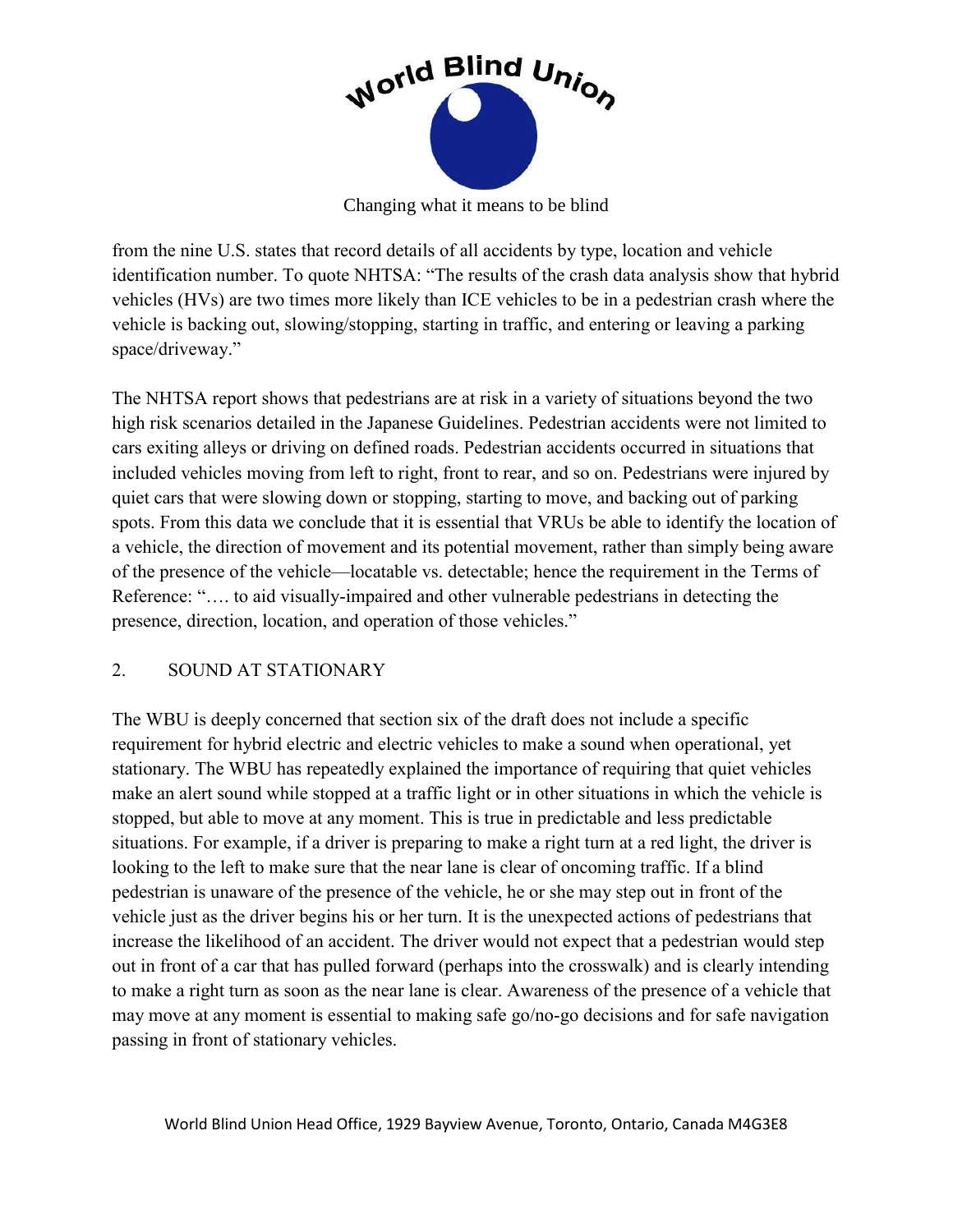

Changing what it means to be blind

During the course of QRTV various research studies identified the need for sound at stationary; e.g. the University of Duisburg-Essen paper QRTV-09-02 research results stated; "Special problem for blinds at crossings without signals, because standing cars (BEV, HEV or ICE with automatic start/stop) cannot be heard." The WBU and the National Federation of the Blind join with the German Federation of the Blind and Partially Sighted (DBSV) in its call for sound at stationary. At the GTR QRTV-02-04e meeting in Berlin, Germany, held December 5 – 7, 2012, Hans Kaltwasser stated that: "DBSV says yes to sound at stationary, silent cars need to produce a sound to alert blind pedestrians of their presence and enable them to make their decision to cross."

Mr. Kaltwasser went on to say: "This also applies to vehicles with start/stop technology. These vehicles are as silent as electric or hybrid cars and need to produce an alerting sound."

The position of the WBU and the blind of the world is rational and balanced. The WBU believes that quiet vehicles must make an alert sound at stationary to ensure pedestrian safety. At the same time, the WBU does not object to a reasonable level of attenuation for stationary vehicles.

#### 3. SOUND CONTENT

While we are not acoustic experts, we know that an AVAS must be locatable, not simply detectable. We have been told that there are other ways of insuring that an alert sound is locatable and will enable the pedestrian to judge the direction of movement other than by using wide-frequency range broadband. Our concern is that the Informal Working Group has made these claims, but has not provided the scientific support. We know that multiple one-third octaves or broadband, satisfies the critical need for blind and visually-impaired individuals' ability to make literally life and death decisions; and we are not closed to the possibility of other solutions. Nevertheless, we do believe that any sound specification must be demonstrated to be detectable and locatable or it will not provide the needed safety for blind and other VRUs.

From the report of experts, we understand that, given enough time and, ideally visual cues, all sound is locatable; but, of course, some sounds are distinctly more locatable than others; and, more to the point, time is an essential factor for a blind person or other VRU to make a safe judgment about whether to move and in which direction, and the judgment must not be dependent on visual cues.

World Blind Union Head Office, 1929 Bayview Avenue, Toronto, Ontario, Canada M4G3E8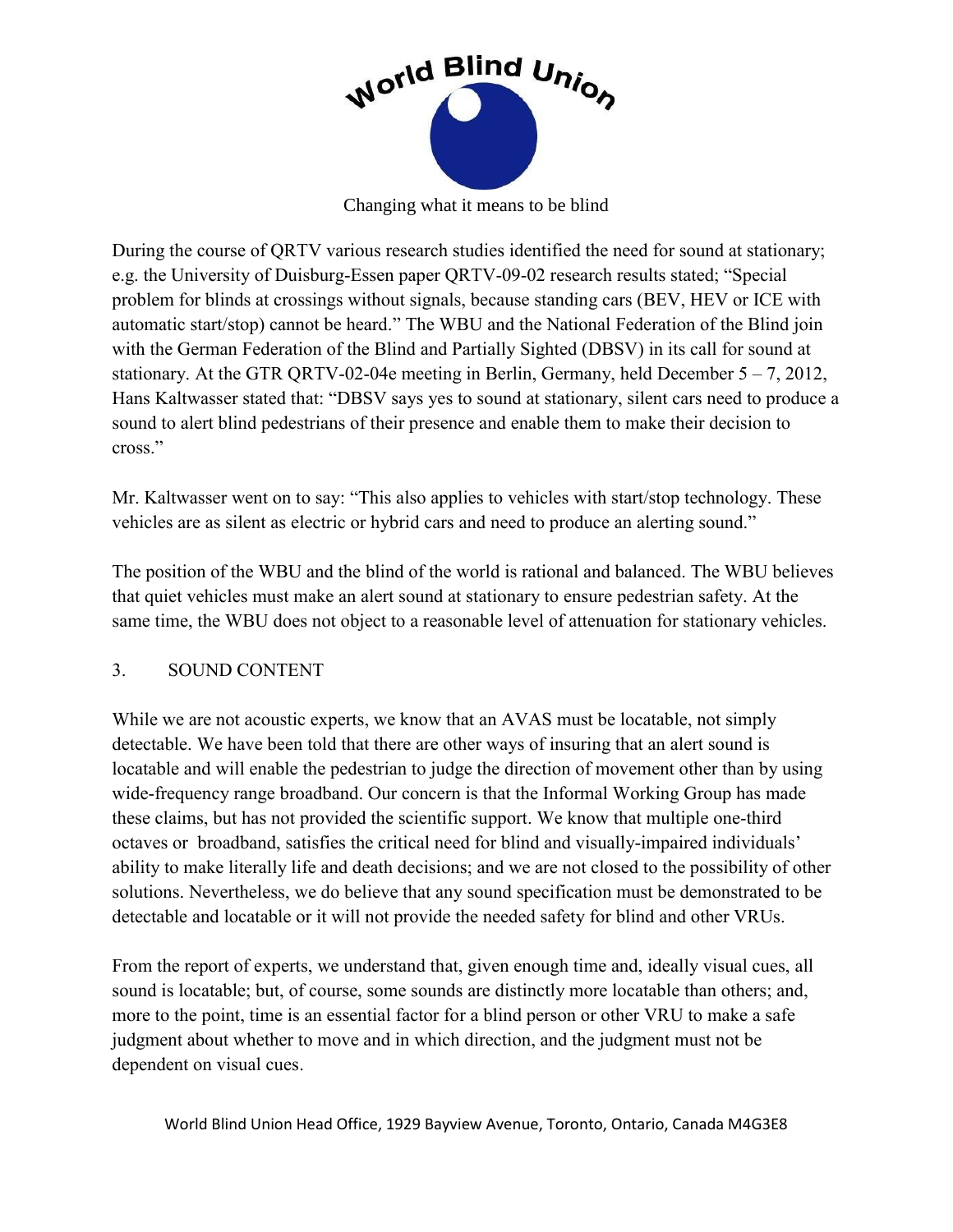

Changing what it means to be blind

Strong tones, such as those used by Japanese car manufacturers, make the sound source difficult, if not impossible, to locate. At the same time, low frequency sound is omnidirectional and very difficult to locate.

By contrast, multiple one-third octaves or broadband provides blind people and other VRUs with the ability to detect and locate the sound source. As described in one of Brigade's papers, even sound fields eliminate tonal confusion. We also know that higher frequencies greatly increase front-rear localization. For this reason, the WBU believes that the GTR must require a sufficient number of one third octaves to maximize the detection, location, and direction of the vehicle.

It may have been an OICA presentation in which subjects were positioned facing a row of parked cars. The subjects were asked to identify by sound which car moved. The conclusion of the report was that a single tone gave sufficient information for the subjects to identify the location of a moving car. The WBU believes that this test is flawed in two important ways. First, the parked cars were located in a defined location, that is, in front of the subjects. The subjects knew that the cars were arranged in a row from left to right, but not behind the subjects. In other words, the subjects had to identify the location of the cars in a limited field (perhaps seventy degrees from left to right), rather than the movement of the cars in any direction (three-hundred and sixty degrees), as occurs when traveling through a parking lot.

The second problem with the OICA test is the assumption that the ability to identify the location of a moving car within a second or two is sufficient to enable the pedestrian to make reasonable decisions about where and when to move. A vehicle averaging two miles-per-hour (MPH) (three kilometers-per-hour (KPH) will travel three feet (point eight meters) per second. If a VRU takes two seconds to identify the location of a car, the car may have moved six feet or more before the VRU has been able to make a decision about what to do and take appropriate action. For a blind person or other VRU, this affects life or death decisions.

When blind people walk through a parking lot or any mixed pedestrian vehicle area and hear an AVAS, they need to know immediately the location of the vehicle and the direction of its movement. Not knowing, or taking a second or two, to identify the location and direction of movement of the vehicle, means that the blind person cannot make a safe decision about whether to move forward, backward or whether to stand still.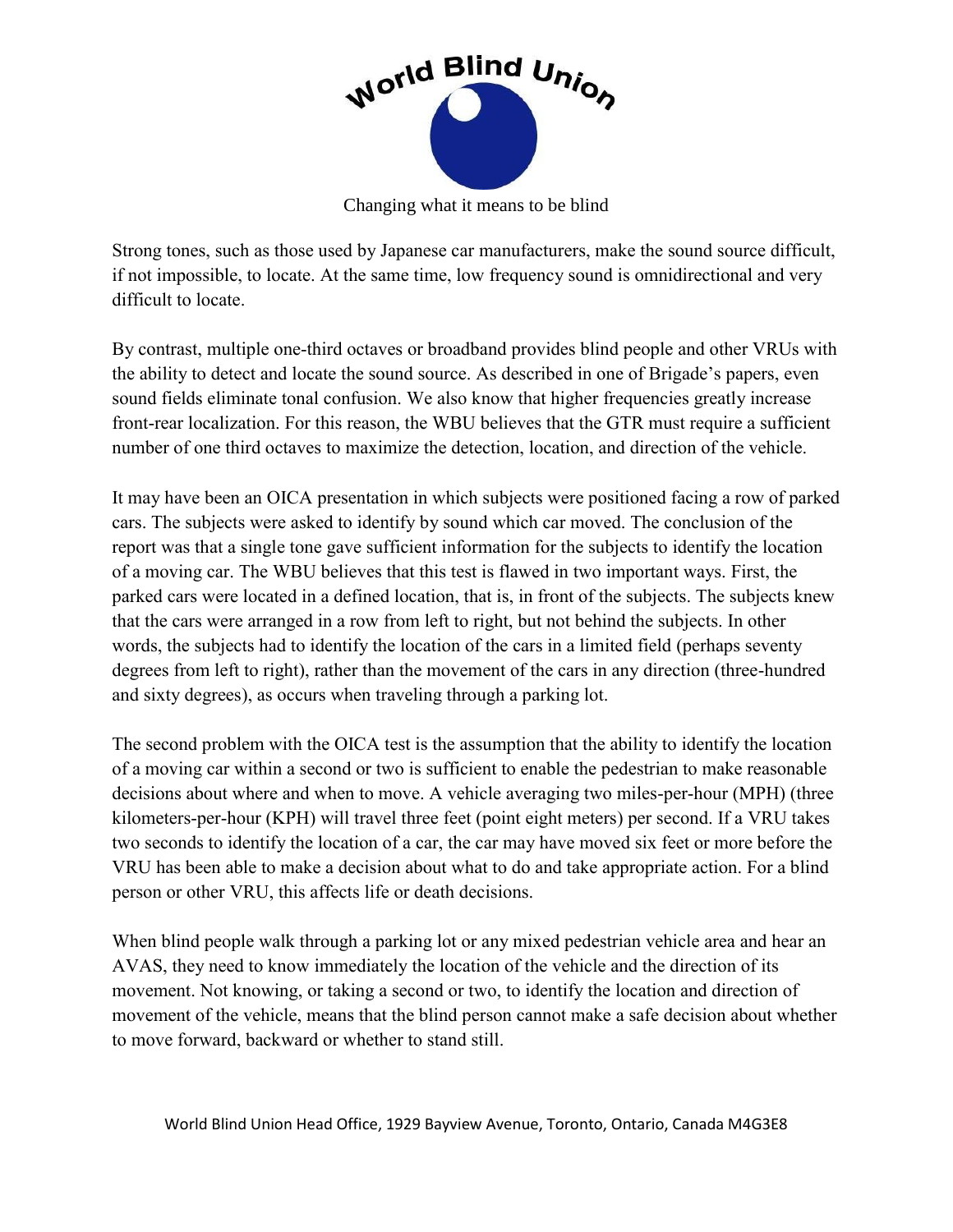

Changing what it means to be blind

### 4. SOUND LEVEL: SUFFICIENT FOR SAFE GO/NO-GO DECISIONS

The WBU is staggered and profoundly disappointed by the six a-weighted decibels (dBA) difference between the draft regulation and the NHTSA proposal contained in its Notice of Proposed Rulemaking (NPRM). The members of the IWG have offered no explanation of how the proposed minimum sound levels were developed. Six dBA is a striking difference between the draft and the NHTSA NPRM, and without compelling evidence to show how the proposed level was derived, must be relinquished in favor of the NHTSA NPRM level.

We have been told that the AVAS does not need to enable the pedestrian to make a safe decision about crossing; it only needs to be sufficient to afford the driver time to stop for a pedestrian who steps out in front of the vehicle. We understand that that was the basis of the scientific measurement used in developing a minimum sound standard, that is, a baseline for establishing a minimum, not maximum, sound level. The WBU believes that AVAS must produce a level of sound that is loud enough to enable blind pedestrians to make safe go/no-go decisions. It is unacceptable to establish the loudness of AVAS based on an assumption of driver alertness. In other words, the WBU rejects the premise that the sound should be sufficient to insure that, if a pedestrian steps into the street in front of a quiet vehicle, the driver will have sufficient time to react and stop. The WBU strongly believes that AVAS must ensure that blind pedestrians have enough warning of the approach of a quiet vehicle to be able to make safe go/no-go decisions. Said bluntly, it is both arrogant and irresponsible to base the sound level of AVAS on the ability of a driver to stop before striking a pedestrian. It is insulting and unreasonable to ask VRUs to depend on drivers who may or may not be paying attention to guarantee their safety. In an earlier quiet road transport vehicles (QRTV) meeting, the statement was made that drivers are required by law to watch for pedestrians. They are also required to stay within the prescribed speed limit, obey traffic signals, wear their seatbelts, refrain from talking on mobile phones and a whole host of other obligations; yet accidents happen, and it is unreasonable to ask blind pedestrians to rely on the alertness of drivers to ensure their safety. All pedestrians, including VRUs, must have the information they need to make safe decisions; it is common sense, good public policy and a fundamental human right.

The German Federation of the Blind and Partially Sighted (DBSV) expressed this sentiment when it said: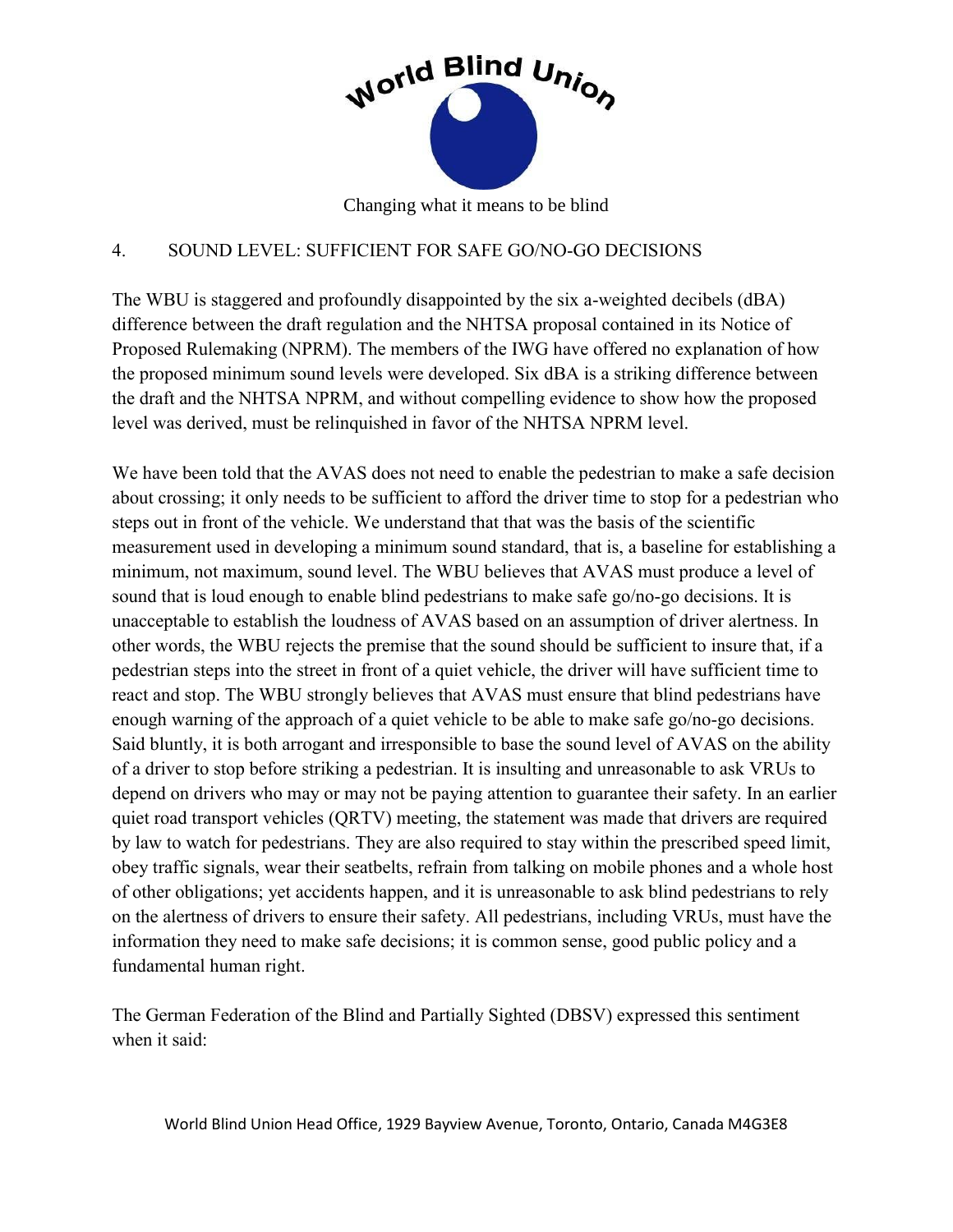

Changing what it means to be blind

"Blind people have a right to be out in the streets and move around independently. All legislative work should take into account that this right is a human right enshrined in the Convention of Rights of Disabled People (CRDP). The CRDP was adopted by the United Nations General Assembly in 2007 and has been ratified by many state parties in the world."

# 5. DRIVER OPERATED ON/OFF OR PAUSE SWITCH

The WBU strongly objects to a driver operated on/off or pause switch. There is no data to support the efficacy of an on/off or pause switch for the AVAS. The only rationale that has been offered is that the driver should be able to shut off the AVAS in situations in which it is not needed or when the AVAS is annoying to the driver or others. Examples are when a vehicle is on a highway in traffic or when a driver is coming home late at night and there are no pedestrians on the street.

The WBU and other organizations of blind people, including the DBSV unanimously oppose the inclusion of a driver controlled on/off or pause switch. DBSV paper bullet No. 4 "No On/off switch<sup>"</sup>

The inclusion of an on/off or pause switch is based on two false assumptions. First, it assumes that the driver knows when the AVAS can be safely turned off and will only turn the device off when it is not needed, and it assumes that the AVAS sound will be annoying or objectionable. Neither assumption is supported either by logic or by data.

What training will drivers use to determine that the AVAS is not needed? On what basis can it be assured that the AVAS will not be turned off in situations in which it is needed? If we could rely on drivers always to make safe judgments, we would have fewer accidents.

The second argument in support of an on/off or pause switch is the more troubling of the two. It is based on the argument that the driver should be able to turn off the device when the AVAS sound is annoying to the driver or others. If we assume that the AVAS sound will be annoying, then the driver will be encouraged to turn it off as frequently and for as long a period as possible. How will the driver's wish to turn off an annoying sound be balanced with the need of VRUs for an alert sound? The obvious answer is that there is no way to balance these competing needs. Annoyance cannot be balanced with safety. The best way to ensure VRU safety is to implement